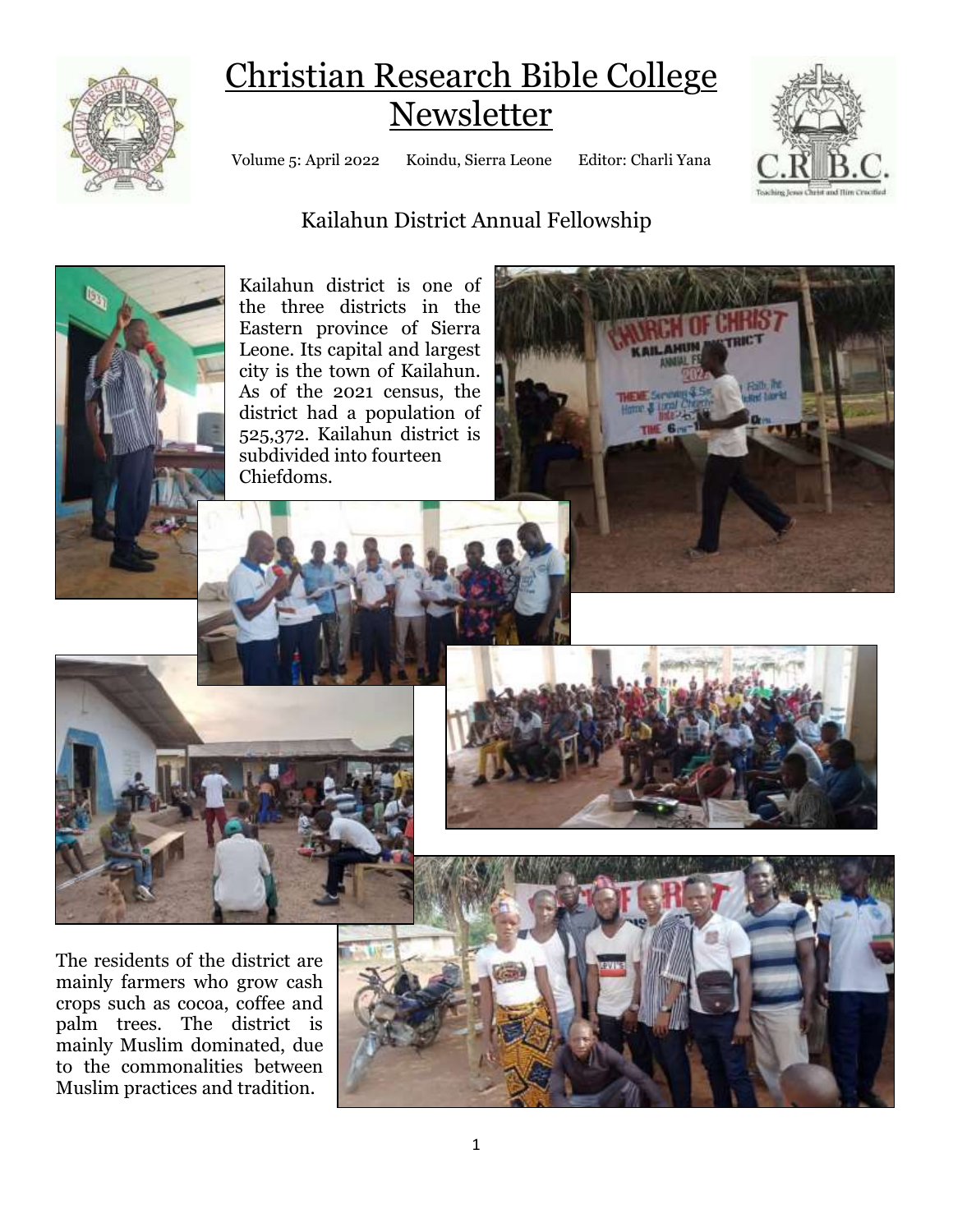Kailahun district has existed since 2005, a few years after the return from the 11 year civil war. Brethren who were converted into the church of Christ mainly settled in the Kailahun district. Having started a few congregations there, five in all, they then decided to meet every three months to discuss the progress of the churches, their experiences and challenges on the work in the district and to help provide necessary solutions and some assistance to the weak when the need arose.

This included having seminars to edify and strengthen the church through teaching, which had been going on in the district for years up to that time. By His grace, the meetings and seminars have yielded immensely positive progress including:

- Establishing 6 other congregations.
- Constant fellowship and meetings.
- Edification of the church and the new convert.
- Strengthening of congregations.
- Providing help in time of trouble when able.
- Familiarity among brothers and sisters in the district.
- Cooperating with other districts to push the work forward.
- Evangelism: open air, door to door *(pictured here)*, Radio and one on one.
- Fellowship among women, youth, and men.



*along with programs for youth and women)* have received strength, proper planning and re-enforcement by His grace and to His glory through various supports, mainly with the establishment of the Bible school.

However, there have been challenges, both financial and personnel wise, with regards to the spread of the Gospel, church planting and ministry work. Many preachers did not get biblical training and some had little education. With Joseph's return from the GBC, the brethren in the district and

ministry works *(which include district meetings, fellowship meetings,* 



By the grace of God, there are now 17 congregations in some of the chiefdoms with over 1000 members and more left to cover. Our aim and vision is to cover all the chiefdoms by His grace and that we continue to multiply preachers. The biggest challenge is the support of base preachers and evangelists which the church has not been able to overcome yet, even though we are encouraging and teaching self-support and reliance. (This information is from Joseph Yillia and edited.)

#### Other Information

The total size of the Kailahun district covers 350 square miles and is run by a district council.

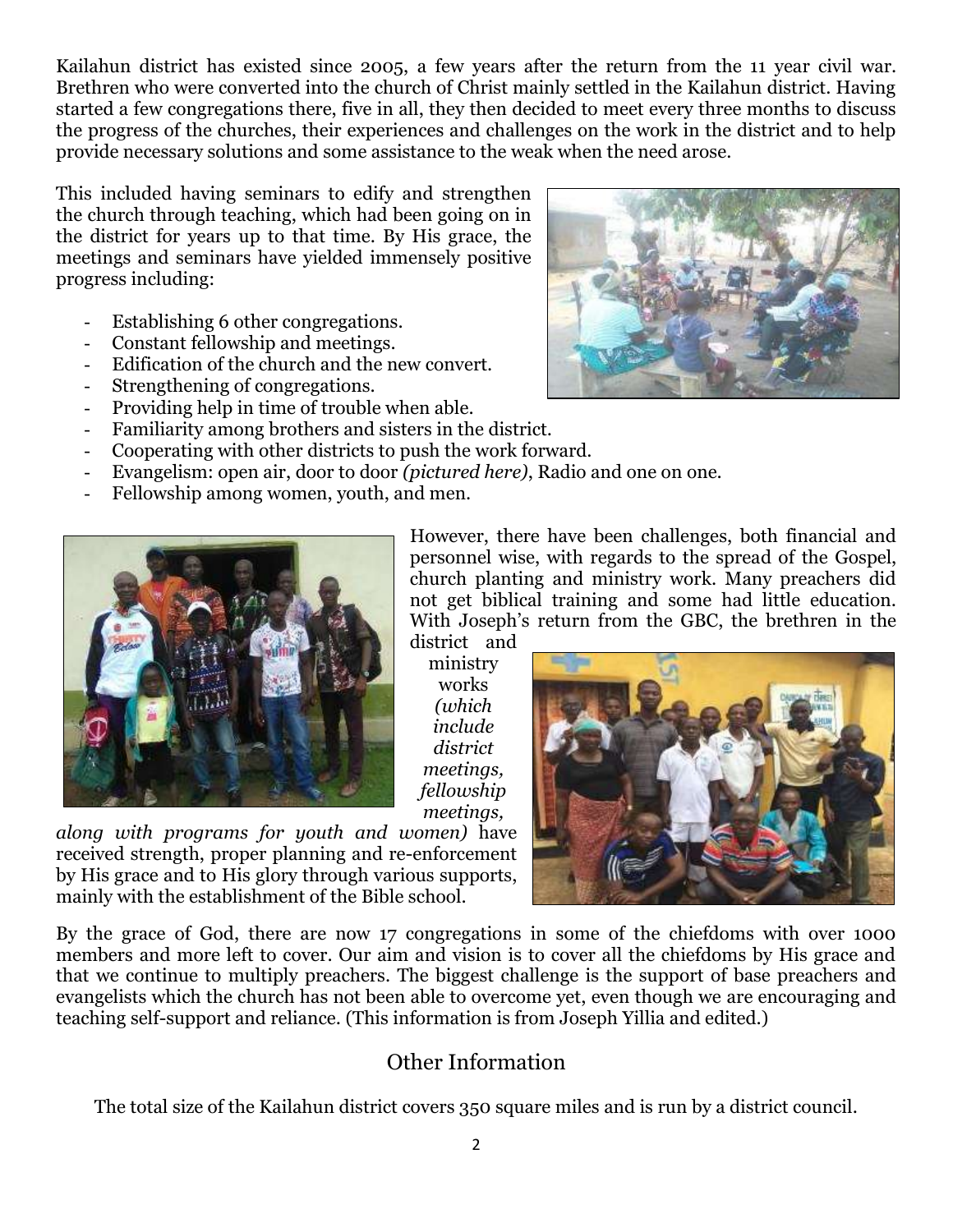## Projects: Youth Gardening





#### Ladies' Bus Trip to Freetown

Christian sisters met in Freetown for a seminar titled "Virtuous Women in Christ" where they affirmed "We are great contributors and complements to our beloved men in Christ. We accept our humble l and submissive role in the church of Christ".

1 Tim 2:11-15





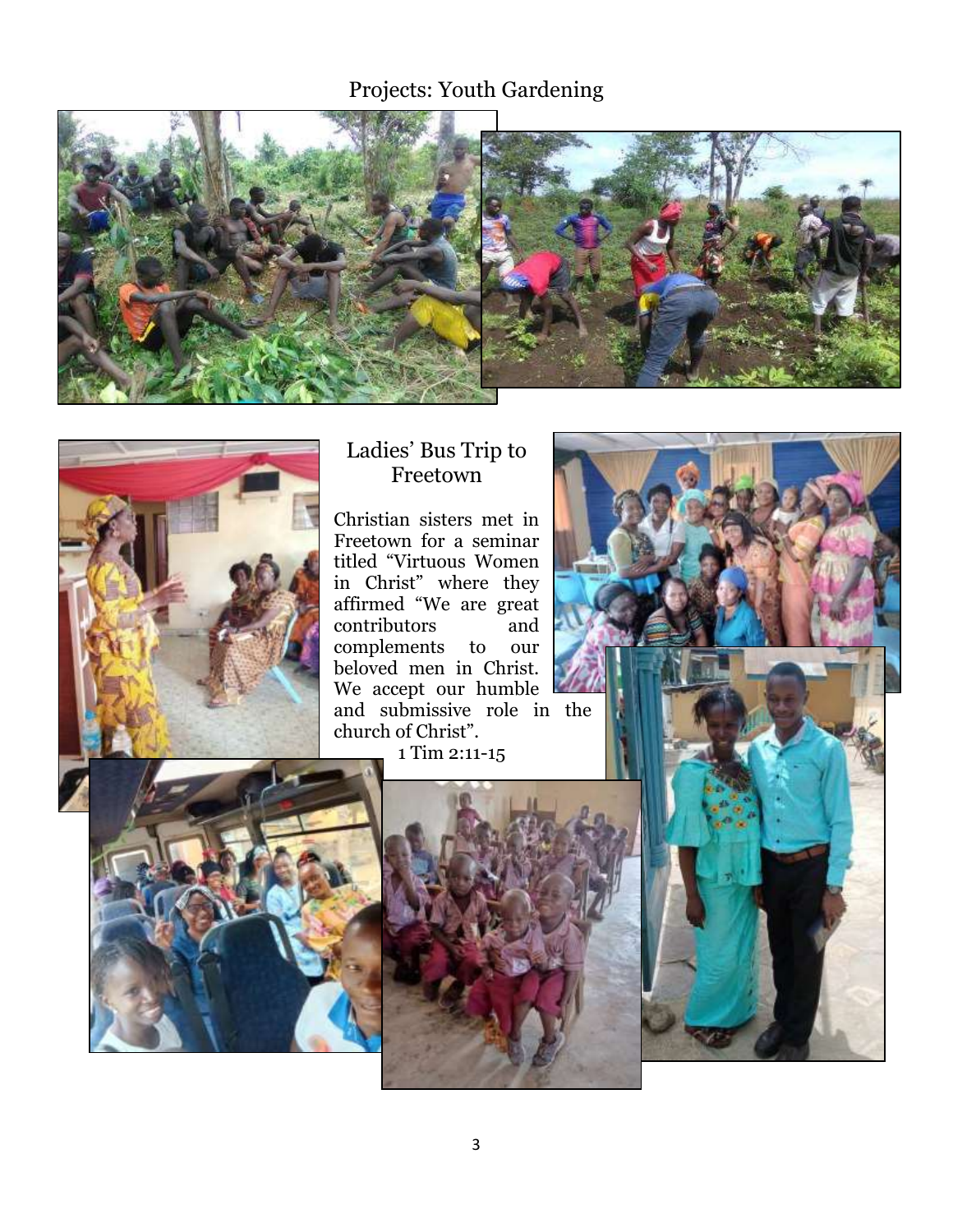## Young Ladies in Training



Brother Dan Goodyear (SIBI) brought tailoring machines as a gift from some sisters in his congregation to empower these young ladies, along with future preachers and their wives, as a way of making an extra income. Pictured here they are wearing their very talented creations.

### Ongoing Construction



4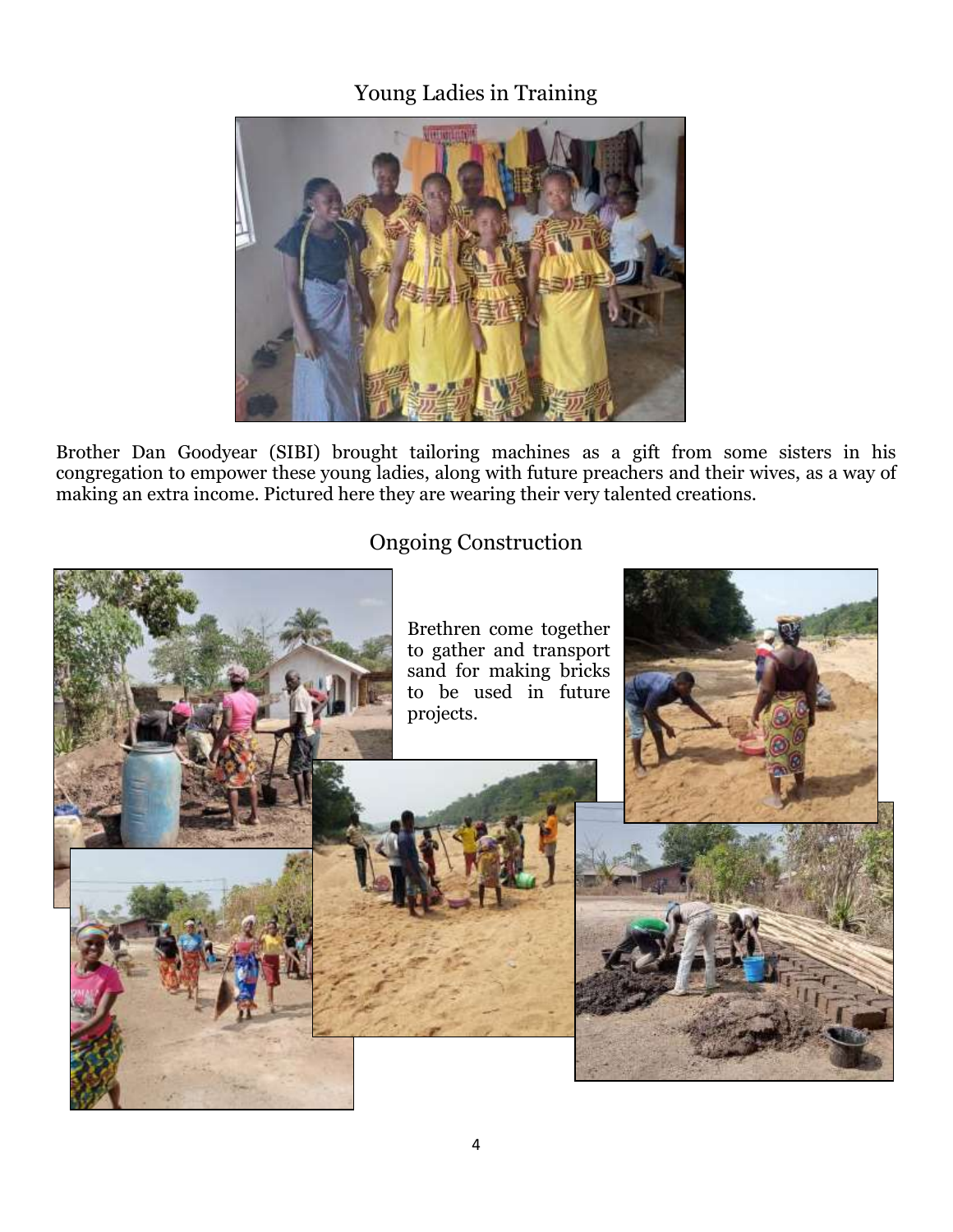

#### CRBC Classes



Second semester classes *(Feb – Apr)*  include Communication Skills, Bible History, Computer Studies, Hermeneutics, Spiritual Discipline/Christian Ethics, Homiletics, and Church History and Doctrine. Testing is to take place April 24- 30. Please pray for the success of these students and instructors to the glory of God.



#### Sierra Leone

Sierra Leone was a British Crown Colony from 1808 to April 27, 1961 when it achieved independence, but periods of political turbulence have marked its recent history. On 19 April 1971, Siaka Stevens ' government abolished Sierra Leone's parliamentary government system and declared Sierra Leone a presidential republic. Sierra Leone Colony and Protectorate lasted until 1961 when it gained independence from the United Kingdom, with [Elizabeth II](https://en.wikipedia.org/wiki/Elizabeth_II) as [Queen of](https://en.wikipedia.org/wiki/Queen_of_Sierra_Leone)  [Sierra Leone.](https://en.wikipedia.org/wiki/Queen_of_Sierra_Leone) It retained her as head of state [for a decade](https://en.wikipedia.org/wiki/Sierra_Leone_(1961%E2%80%931971))  [until 1971,](https://en.wikipedia.org/wiki/Sierra_Leone_(1961%E2%80%931971)) when the country became a republic. *(Wikipedia)* Koindu is home to the CRBC as shown by the red arrow.